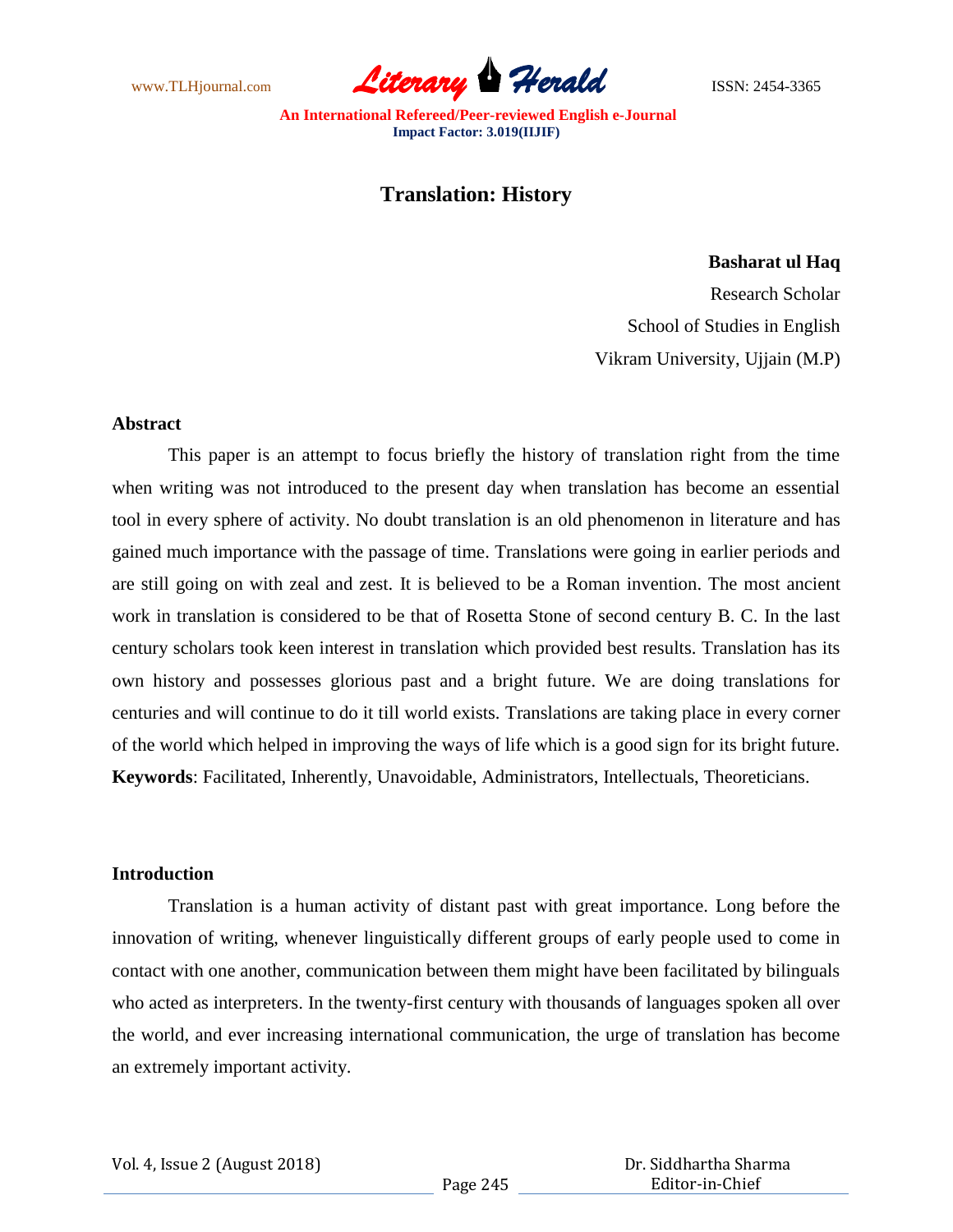

History of translation is in fact a history of a long chain of efforts in making comprehension possible through interpretation and translation among people speaking several languages. In the twenty-first century with the use of thousands of languages in the world, and ever need of international communication, translation has become an inevitable activity. During the last century, translations especially literary translation has gained much importance by drawing great public and academic interest. The history of translation is the history of prolonged chain of efforts for making understanding feasible by way of interpretation and translation for those who use divergent languages.

Translation, according to Eric Jacobson, is a Roman invention. The Romans, unlike the Greeks, were unable to create imaginative literature in their own capacity. The Romans were more practical minded and lacked imagination and originality. In order to enrich their language the Romans sought to translate Greek classics. For this purpose they formulated certain pragmatic and realistic views on translation. Their theories of translation sprung from their practice of translation. As they were keen to enrich their language, their stress was mainly on the aesthetic aspect of the target language translation and paid less attention on the faithfulness to source language translation. Hugo Friedrich clearly explains this point of view of translation in the European context in his essay "On the Art of Translation" as follows:

> In Europe literary translation has been known since the age of Romans; translation shows how the literature and philosophy of the Rom/ans gained strength from their Greek models. Ennui"s attempts to transplant Greek texts into Latin were at time still acts of submission that caused awkward lexical Graceism to enter into the translations. Later, however, translation from the Greek came to mean something else for the Romans: The approximation of the original without any real concern for the stylistic and linguistic idiosyncrasies of the original; translation meant transformation in order to mould the foreign into the linguistic structures of one's own culture. (Friedrich 11-17)

Earlier translation was considered as a secondary work, but the traces of translation could be seen from 3000 B.C. The most ancient translated work is considered to be that of Rosetta Stone of second century B.C. After that came Livius Andronicus of 240 B.C., who translated

Vol. 4, Issue 2 (August 2018)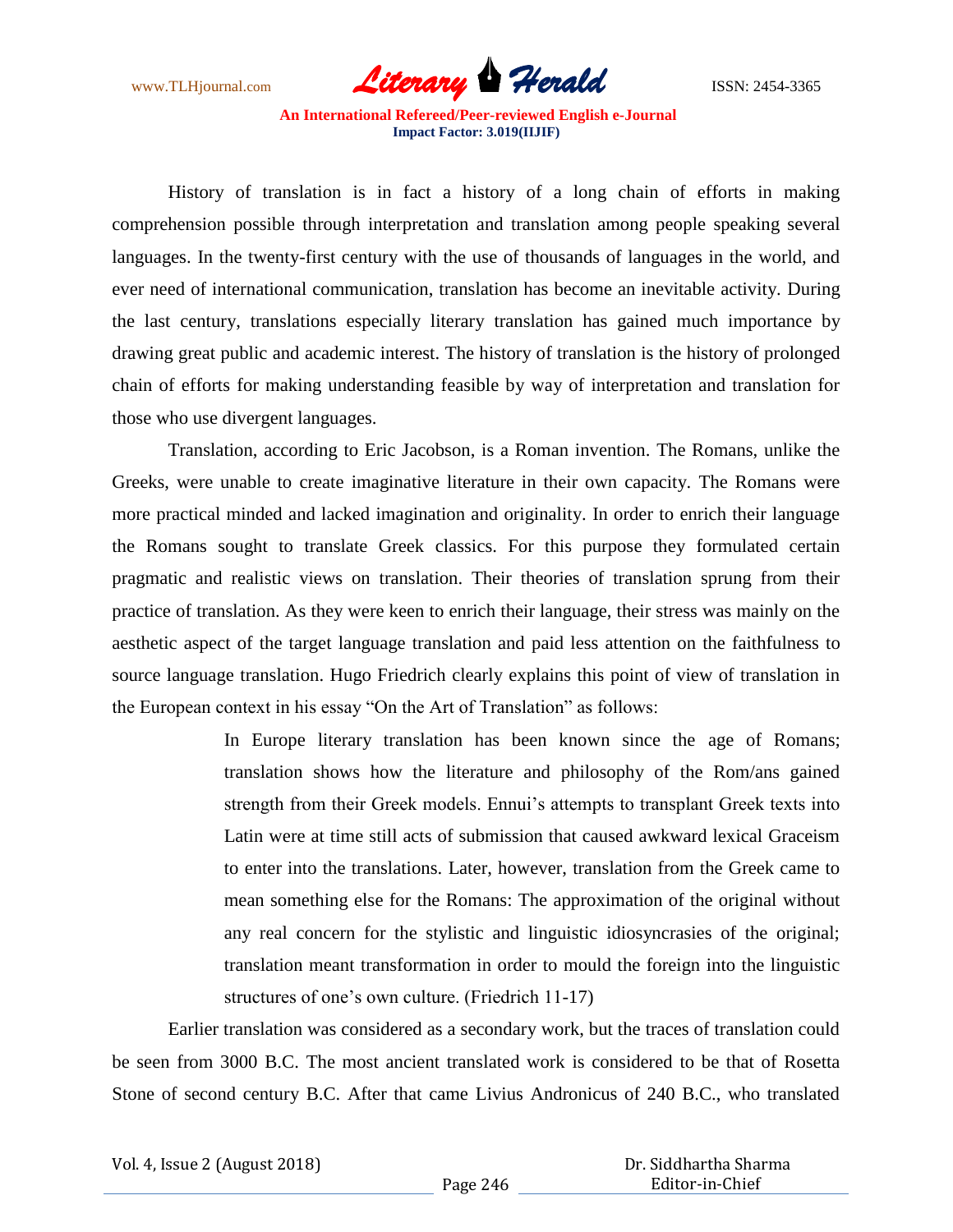

Homer"s *Odyssey* into Latin. Many scholars like Quintilian, Cicero, Horace, Longinus, Catallus and Younger Pliny laid down different theories regarding translation and also paid serious attention towards the problems of translation. Among these Horace and Cicero distinguish between 'word for word' and 'sense for sense' translation which is applicable till date and has its significance even now.

The process of translation gained form and order initially through the rendering of the *Bible*. Before the Christian era, Hebrew Old Testament was translated into Greek. Translation gained much importance during the emergence of Christian missionaries. The New Testament was translated in a number of languages.

In England also people gave much importance to translation and the first *Bible* translation was the rendering of *Caedmon* (seventh century). The Wycliffite *Bible* translated between 1380 and 1384 was the first rendering of the complete *Bible* into English. Layman as well as king showed equal interest in translation for example, Alfred the Great, ordered that important and valuable documents should be translated into Anglo-Saxon. Literal translation came into existence around tenth century–whether Latin or from other languages.

Arabs also participated in translation and promoted it in the first half of the second century A.D. Syrians were the first who participated in translation as they were influenced by Greek methods. Their translations were more literal and faithful to the original as compared to others.

Additionally, the time of Prophet Mohammad (peace be upon him) is significant so far as translation history is considered. The spread of Islam and the communication with non-Arabic speaking communities such as Jews, Romans and others prompted the Prophet to look for translators and to encourage learning of foreign languages. One of the most famous translators of the time is Zayd ibn Thabit, who played a crucial role in translating letters sent by the prophet to foreign kings of Persia, Syria, Rome and Jews, and also the letters sent by these kings to the prophet.

Another era that saw considerable changes in Arabic translation was related to the translation of the Holy Quran. Salman-i-Farisi, translated the meaning of "Surat Al Fatiha" for Persian Muslims who did not speak Arabic. Western libraries still preserve many translations of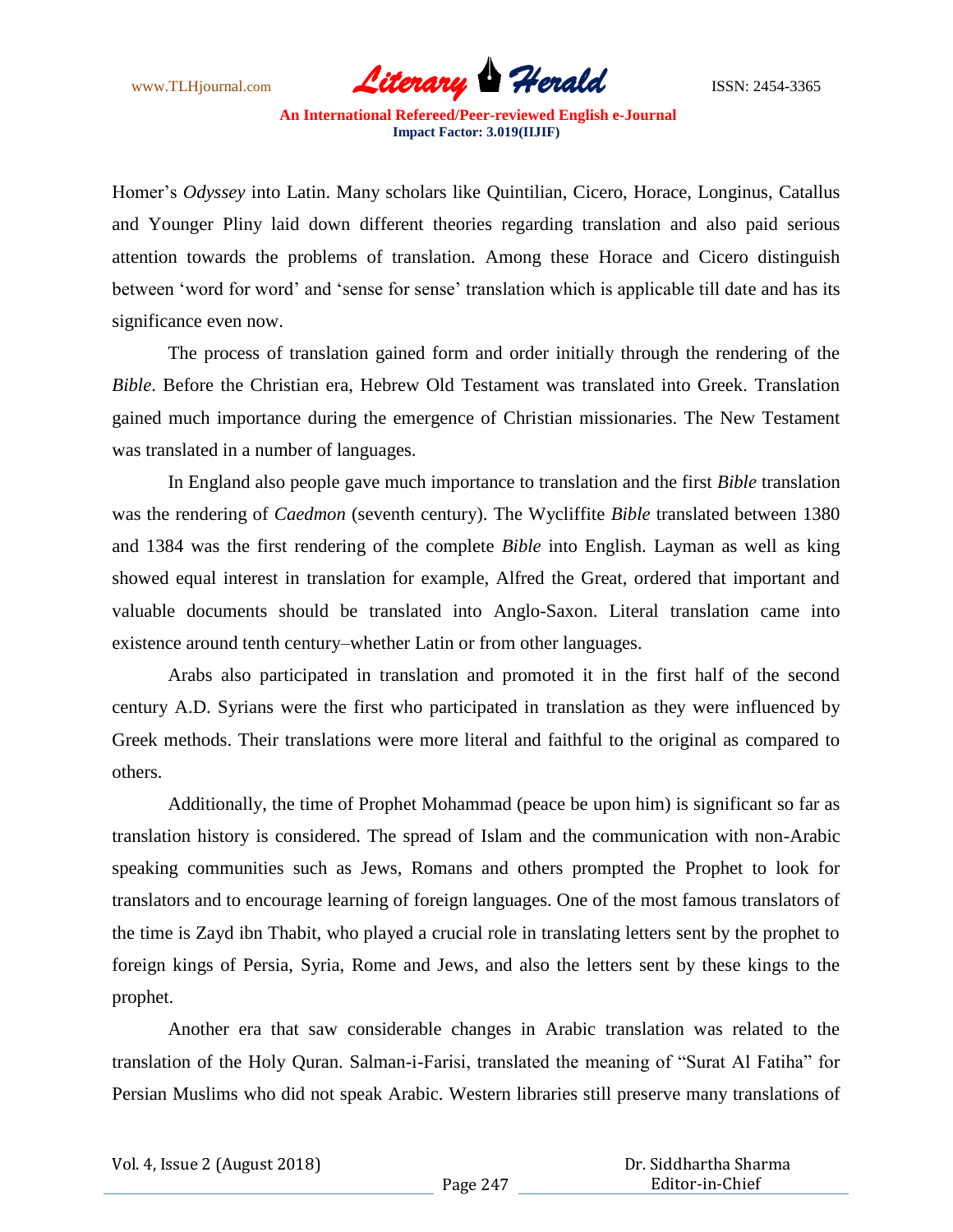

the Quran. During the eighth and the tenth century many translators translated number of works covering almost all the fields like algebra, geometry, medicine, philosophy, science, music and logic from Sanskrit into Arabic. During this period, great works of great writers like Aristotle, Plato, Galen, Socrates and Hippocrates were translated into Arabic. The most prestigious and significant translation centres in this period were mainly in Baghdad, Seville, Toledo, Cairo, Kufa and Cordova, where Greek philosophy and science were translated into Arabic. From tenth century to the early twelfth century these centres played host to a number of Christian philosophers who translated Arab texts into Latin and brought back to the West the Greek texts that were either lost or were not discovered. Many religious translators translated different valuable documents into Latin, Arab and Greek.

During this period Indian work like *Panchatantra* was translated into many languages. Stories travel from culture to culture, and their transmission through translation takes innumerable forms. The classic case is said to be that of our own *Panchatantra*. In an evocative essay, Amitav Ghosh (1994) has the following to say about *Panchatantra*:

> These stories too have no settings to speak of, except the notion of the forest. Yet the *Panchatantra* is reckoned by some to be second only to the Bible in the extent of its global diffusion. Compiled in India early in the first millennium, it passed into Arabic through a sixth century Persian translation, engendering some of the best known of Middle Eastern fables, including parts of the *Thousand and One Nights*. The stories were handed on to the Slavic languages through Greek, then from Hebrew to Latin, a version in the latter appearing in 1270. Through Latin they passed into German and Italian. . . . [T]hese stories left their mark on collections as different as those of La Fontaine and the Grimm brothers and today they are inseparably part of global heritage. (Advani, et al 35)

By the fourteenth century there existed a full corpus of medical works in Spanish and Catalan. In France, Charles V founded a cultural centre in his court and his translators included men of letters, administrators and scientists. London too was an important centre and gained importance with the efforts of William Caxton, who was a skilful translator and set up his own printing press.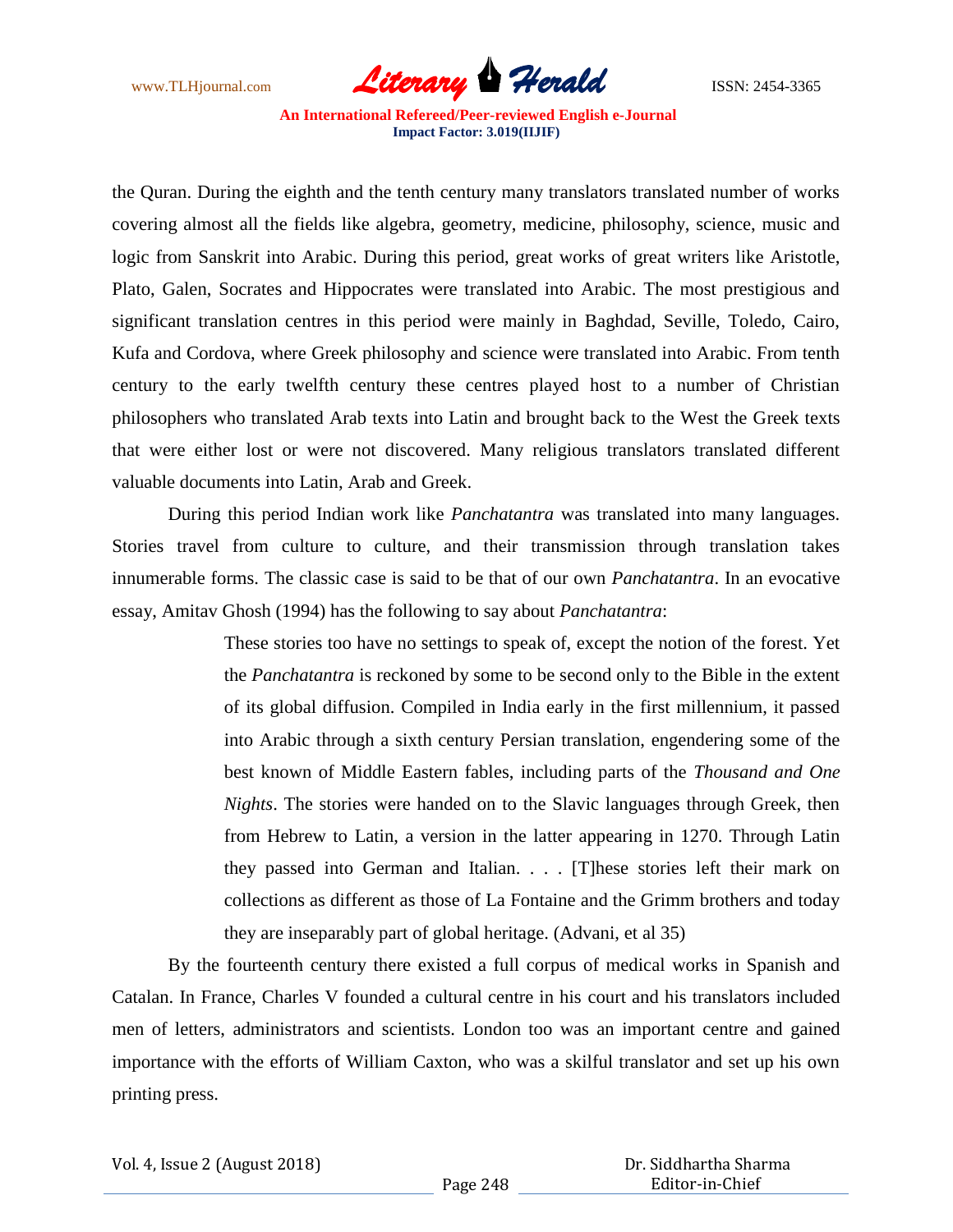

Renaissance in Europe owes a great deal to translation. It was translation that ensured the "wisdom and profit of the past" to the present and future, and in this task, Rome played a vital role. As J. A. Symonds says it in his *Renaissance In Italy*, Rome was "a factory of translations from Greek into Latin". (Steiner 246) Many philosophers, administrators, intellectuals and men of letters such as Plato, Ovid, Seneca and Homer were translated and these translations changed the whole scenario of Europe to a great extent. It was during this period many voyages of discovery around the world took place and these voyages and the discoveries of new lands opened new ways in literature. People who had voracious appetite for knowledge and learning resorted to translations of the literature. The volume of translation increased tremendously.

Renaissance took place in England through translation. In Elizabethan England, Wyatt and Surrey are considered important for their notable contributions. Their main focus in translation was on the sense and tone of the source language.

Translators became important for Reformation and Counter-Reformation in the sixteenth century. They were of the opinion that religious writing in no case is superior and more important than other writings. Many translators translated Bible in the Latin. Developing vernacular liturgies was essential for Reformation. The rise of vernaculars shifted the focus of translation towards literature. The standard languages of the political and cultural centres namely, English, French, Spanish and Italian moved in to replace those like Catalan and Provencal which were losing ground. Literary translation came into existence in the sixteenth century, as in France, many skilful translators as well as poets joined their hands in Italy.

The seventeenth century is known as the age of French classicism. Translation of French classics, increased greatly in France between 1625 and 1660 and French writers in turn enthusiastically translated works into English. During this period equal development of translation was found everywhere in Europe. A few of such important translators of this period were Denham, Cowley, Dryden, Pope and Johnson. Among them only Denham and Cowley chose the extreme path of re-creation. Denham laid stress on importance and the need to recreate a text, while Cowley put stress on the extreme transformation of the original.

The nineteenth century saw a number of theories that flooded the field of translation. Joshua Furrukh Faizan quoted Joshua: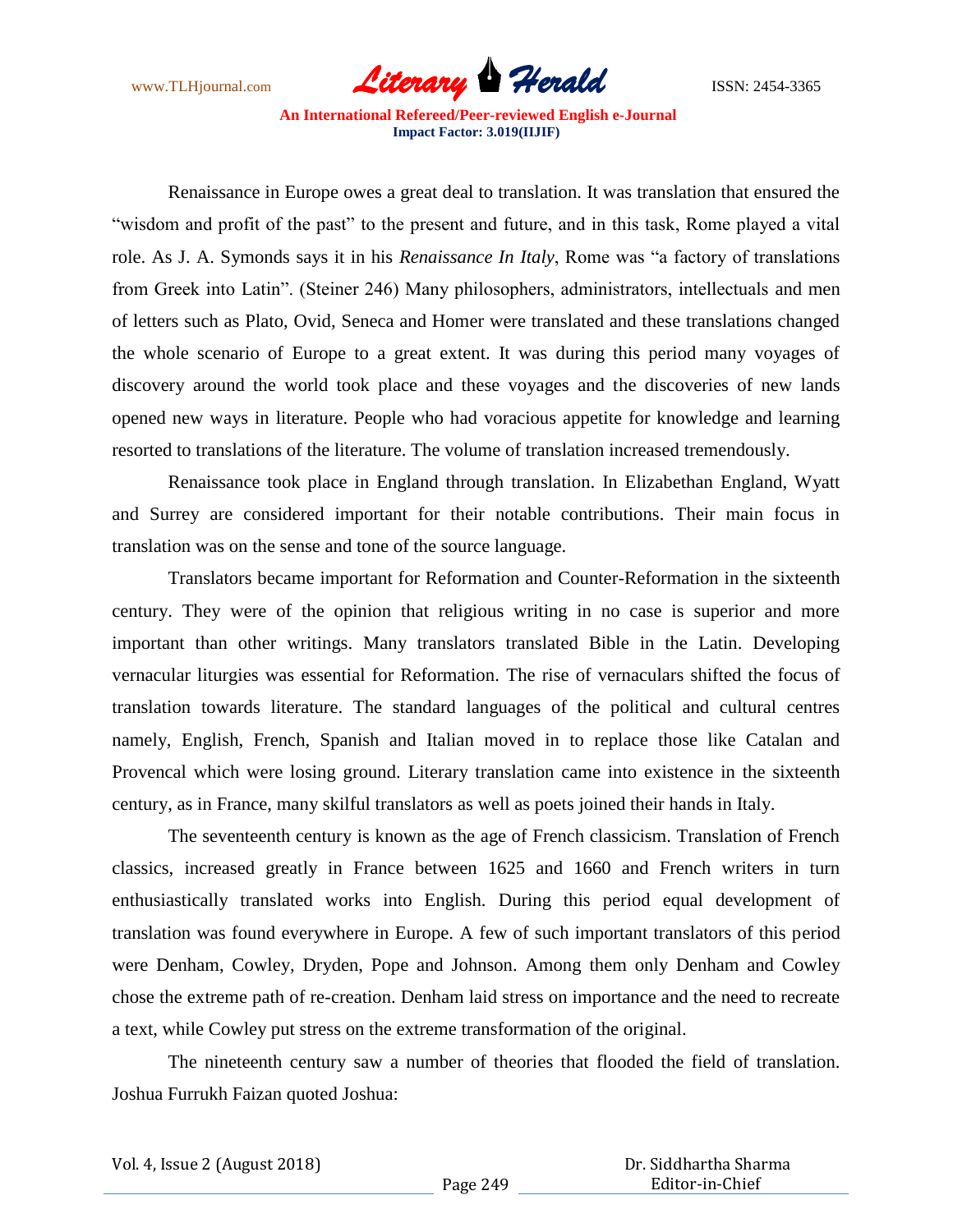

 Shelley was cynical towards translation, Friedrich Schleiermacher suggested a separate sub-language to be used for translation and D.G. Rossetti proposed that the translation should show faithfulness to the form and language of the original. The Victorian translators gave importance to literalness, archaism and formalism. Unlike Dryden and Pope, the Victorians wanted to convey the remoteness of the original in time and place.

The Victorian translators and the Pre-Raphaelites were following formal rules of translation. Thomas Carlyle was a great admirer of German literature and translations in German. He made nice translations of German classics. Victorian's aim was to convey things in a similar way that would be found in the original i.e., faithfulness to the form and language.

In the twentieth century translation is considered as a sort of profession. In the contemporary age governments had translation offices for administrative purposes. Apart from government private firms also began to follow the trend of government and created their own translation sections to translate everything for an easy access to public. Translation gained pace in 1960s with courses being established in universities and specialized schools.

## **Conclusion**

Translations and its theories abound through centuries. Almost every age from the early Roman to the present period has produced at least a couple of competent translators and theoreticians, not to speak of the many who are lesser known. Yet the range of the theories that are fundamental, new and distant from the abundance of pragmatic notation remains narrow. Every great theoretician adds a new philosophy in order to smooth the way of translation for translators. However basic problems and controversies remain same down the ages. Each translator finds his own ways, methods, and solutions within the limits of the socio-linguistic and cultural factors.

In the twentieth century also, as had happened during the Middle Ages, the languages and literatures that were considered inferior and unimportant gained worldwide recognition through translation. New areas of translation seem to be developing now including popular fiction for the mass market and film dubbing. It is only in the last century that scholars began to study it in